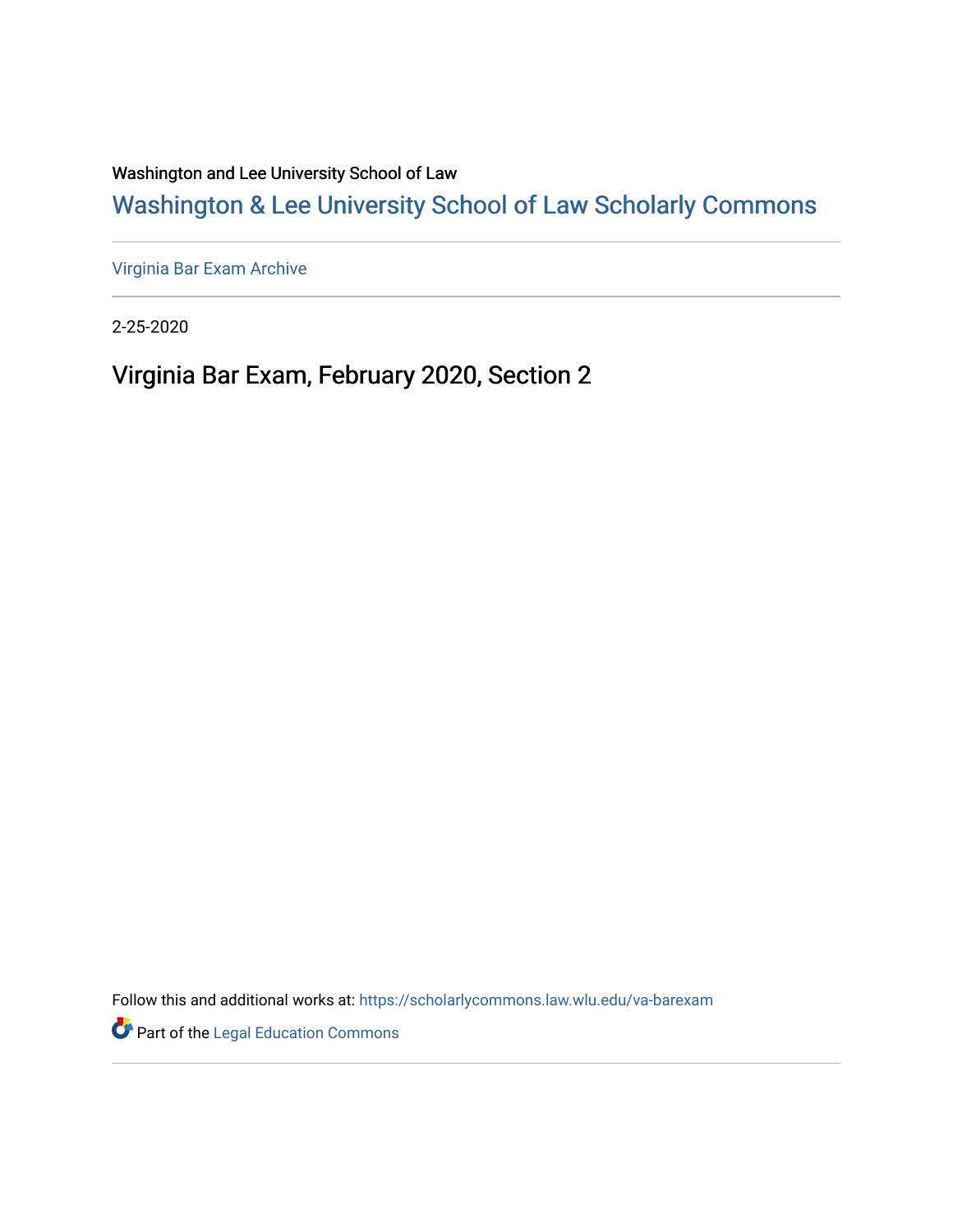#### VIRGINIA BOARD OF BAR EXAMINERS Norfolk, Virginia – February 25, 2020

### GREEN BOOKLET - Write your answer to Ouestion 6 in the GREEN Answer Booklet 6

**6.** On October 1, 2016, Erin, her mom and her brother went to Bill's Gourmet Burger Bar ("Burger Bar") in Franklin County, Virginia, for Erin's 16<sup>th</sup> birthday celebration dinner. Just minutes after getting home and an hour after consuming her "Diablo Burger," Erin began to feel sick and had symptoms of a gastrointestinal illness. She went to the hospital the following day and tested positive for escherichia coli (*E. coli).* Erin was very ill and remained in the hospital for 10 days, and missed one month of high school and the last month of her volleyball season.

On October 1, 2019, Erin filed a Complaint against Burger Bar in the Circuit Court of Franklin County, Virginia, seeking \$500,000 in compensatory damages on theories of liability including negligence, breach of implied warranty, and strict liability for serving "unwholesome food" that caused her to have "food poisoning."

In response to the Complaint, Burger Bar filed a Special Plea arguing that Erin's claim was barred by the applicable statute of limitations. Burger Bar contemporaneously filed an Answer to the Complaint, specifically pleading the statute of limitations as an affirmative defense. The Circuit Court denied Burger Bar's Special Plea and defense of the statute of limitations, ruling that the lawsuit had been timely filed.

During discovery, Burger Bar took the depositions of Erin, her mom and her brother. Erin's mom and brother admitted that they also ordered burgers for dinner on October 1, 2016, and that neither of them had any symptoms or sickness. In Erin's deposition, she admitted that 1) she was not aware of any other persons that got sick from eating at Burger Bar, 2) she volunteered the weekend before her birthday (3 and 4 days before), helping clean animal crates at the local animal shelter, and 3) she felt sick "almost immediately" after finishing her burger at Burger Bar. Burger Bar also took the deposition of its expert, Dr. Cornwell, a board-certified infectious disease physician. Dr. Cornwell testified that 1) the incubation period for *E. coli* is 3-4 days and under no circumstances could an exposure to it result in symptoms within one hour of ingestion of a contaminated food product, and 2) the likely exposure to *E. coli* occurred somewhere other than Burger Bar and most likely at the animal shelter. Erin took the deposition of Bill, the owner and general manager of Burger Bar. Bill testified that no complaints were made regarding any illnesses by customers in the one year before and one year after October 1, 2016.

Before trial, Burger Bar filed a Motion for Summary Judgment arguing that based upon the deposition testimony of Erin, mom, brother, Bill, and Dr. Cornwell, as referenced above, Erin failed to prove a breach of duty or warranty by Burger Bar or that the food she ingested at Burger Bar proximately caused her illness from *E. coli.* Erin filed a timely brief in opposition to the Motion. In a Memorandum Opinion, the Circuit Court denied the Motion for Summary Judgment.

As a result of Bill's (Burger Bar) deposition testimony, Erin filed a Motion *in Limine* seeking to exclude evidence that no complaints were made regarding illnesses by customers at Burger Bar in the year before or after Erin's alleged food poisoning. Burger Bar objected to and timely filed a brief in opposition to Erin's Motion *in Limine*. In a Memorandum Opinion, the Circuit Court sustained Erin's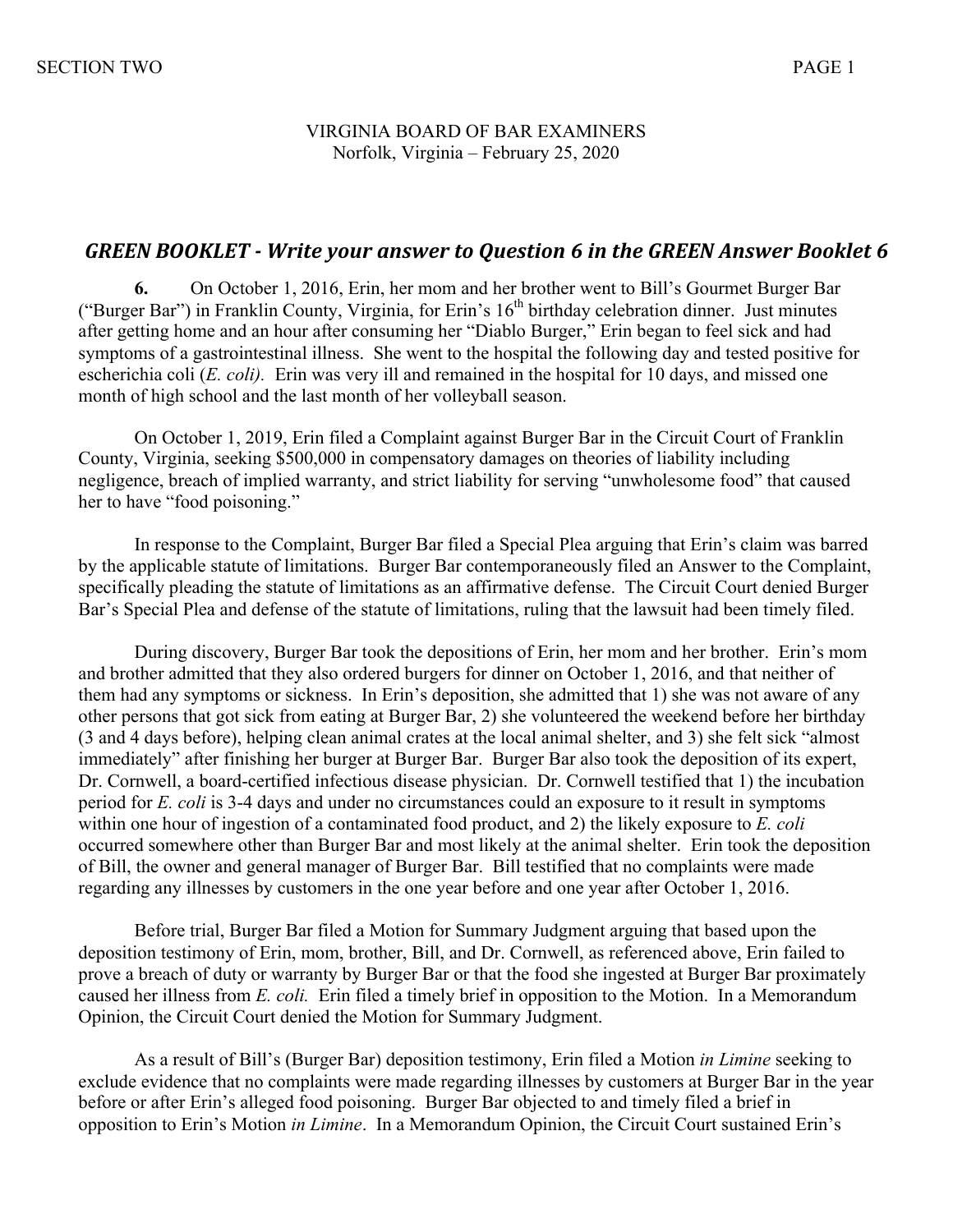Motion, excluded the evidence and instructed counsel for Burger Bar to refrain from mentioning or soliciting testimony regarding such evidence before the jury.

At trial, the jury returned a verdict for Erin in the amount of \$200,000. Burger Bar timely filed a Notice of Appeal with the Clerk of the Circuit Court.

- **(a) To which Court will the appeal lie, and is it an appeal as a matter of right? Explain fully.**
- **(b) Was the Circuit Court correct in denying Burger Bar's Special Plea and defense of the statute of limitations? Explain fully.**
- **(c) Was the Circuit Court correct in denying Burger Bar's Motion for Summary Judgment? Explain fully.**
- **(d) Did Burger Bar properly preserve for appeal its objection to the Circuit Court's exclusion of evidence that was the subject of Erin's Motion** *in Limine***? Explain fully.**

**\* \* \* \* \***

## **PURPLE BOOKLET** - Write your answer to Question 7 in the PURPLE Answer Booklet 7

**7.** Bob Buyer graduated from college in Maine in December 2018 and secured his first fulltime job in Virginia Beach, Virginia. In early 2019, he found what he thought would be a great starter home in an established neighborhood and made an offer to purchase it, which was accepted by Sam Seller. Sam's father, Fred, had lived in the home for twenty-five years before his death. Sam was selling the house as the Administrator of Fred's estate. Sam told Bob that he was sad to sell the home because he was Fred's only child and had grown up in the home.

The Purchase and Sale Agreement, executed by Bob and Sam, included the following provisions:

Paragraph 11. Seller shall convey title to the Property at Closing by general warranty deed with English Covenants of Title.

Paragraph 12. Seller makes no warranties of any kind except as specifically set forth in the Purchase and Sale Agreement. Seller warrants that all electric, plumbing, heating and air conditioning systems will be in good working order at Closing.

Paragraph 13. Closing will be held at the office of Buyer's attorney on or before February 15, 2019.

Bob conducted a walk-through inspection on the morning of Closing and found the property in satisfactory condition. Sam signed the deed and Closing was held in the afternoon on February 15, 2019.

Bob moved into the house in June. When Bob turned the air conditioner on, it made a loud banging sound, promptly turned off and then failed to work at all. As outside temperatures reached 98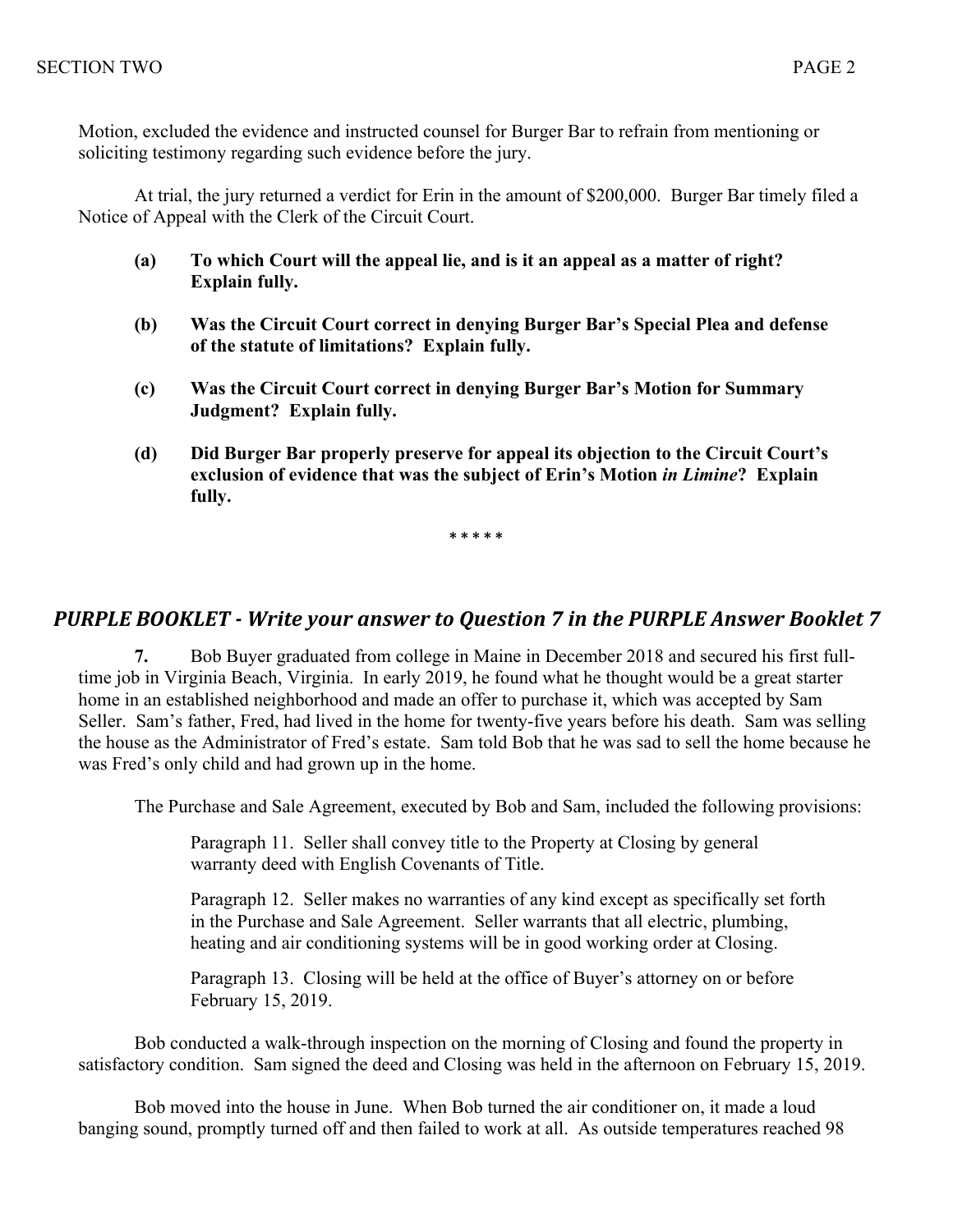degrees, Bob was miserable. To make matters worse, several days after Bob moved in, a woman appearing at the front door told him that based upon a DNA test she had recently taken, she is Fred's daughter and Sam's sister, and that she has a right to a partial interest in the house.

Bob brought an action against Sam seeking damages for the broken air conditioner and for the sister's claim of partial ownership. Bob based this action on the general warranty deed and the English Covenants of Title in Paragraph 11 and on the warranty in Paragraph 12 of the Purchase and Sale Agreement.

- **(a) Is Bob likely to prevail against Sam for breach of the general warranty deed and the English Covenants of Title with respect to (i) the sister's claim of an interest in the house, and (ii) the faulty air conditioner? Explain fully.**
- **(b) Is Bob likely to prevail against Sam for breach of the warranty under Paragraph 12 of the Purchase and Sale Agreement? Explain fully.**

**\* \* \* \* \***

#### GOLD BOOKLET - Write your answer to Question 8 in the GOLD Answer Booklet 8

**8.** Art instructed his employee, Ethan, to deliver one of the company cars to Bart's Body Shop for Bart to repair a minor dent in the front fender. He told Ethan, "Just tell Bart to smooth it out as best he can. I don't want to pay to have it painted."

It was just before lunchtime when Ethan left to drive the car to Bart's. On the way, Ethan stopped at a Speedy Burger restaurant to buy something for lunch. In navigating the drive-through lane at Speedy Burger, Ethan scraped and dented the side of the car against the microphone stand, damaging both the driver-side door of the car and Speedy Burger's microphone stand.

When he arrived at Bart's after he had eaten his lunch, Ethan told Bart, "Art wants you to fix the dents." Bart had previously done repairs for Art and recognized Ethan as Art's employee, so he took Ethan at his word. Bart prepared a work order itemizing the work to be done as follows: "(i) knock out dent in front fender, repaint if necessary: \$100 + \$250 for painting if needed; (ii) repair damage to driverside door and repaint area: \$1,250." The work order also stated, "These amounts are estimates only. Customer authorizes Bart's Body Shop to proceed with the described work as long as the cost does not exceed the estimates by 25%. Customer also agrees that Bart's Body Shop is not responsible for losses or damage to the vehicle while the vehicle is in Bart's possession."

Ethan signed the work order without objection and took the customer copy back to Art's office, where he laid it on Art's desk. Art was speaking to a supplier on the phone at the time, so he nodded to Ethan as if to signify acknowledgement of the work order. When he finished his telephone conversation, Art briefly glanced at the work order without paying much attention to the details and placed it in his outbox with other documents to be filed.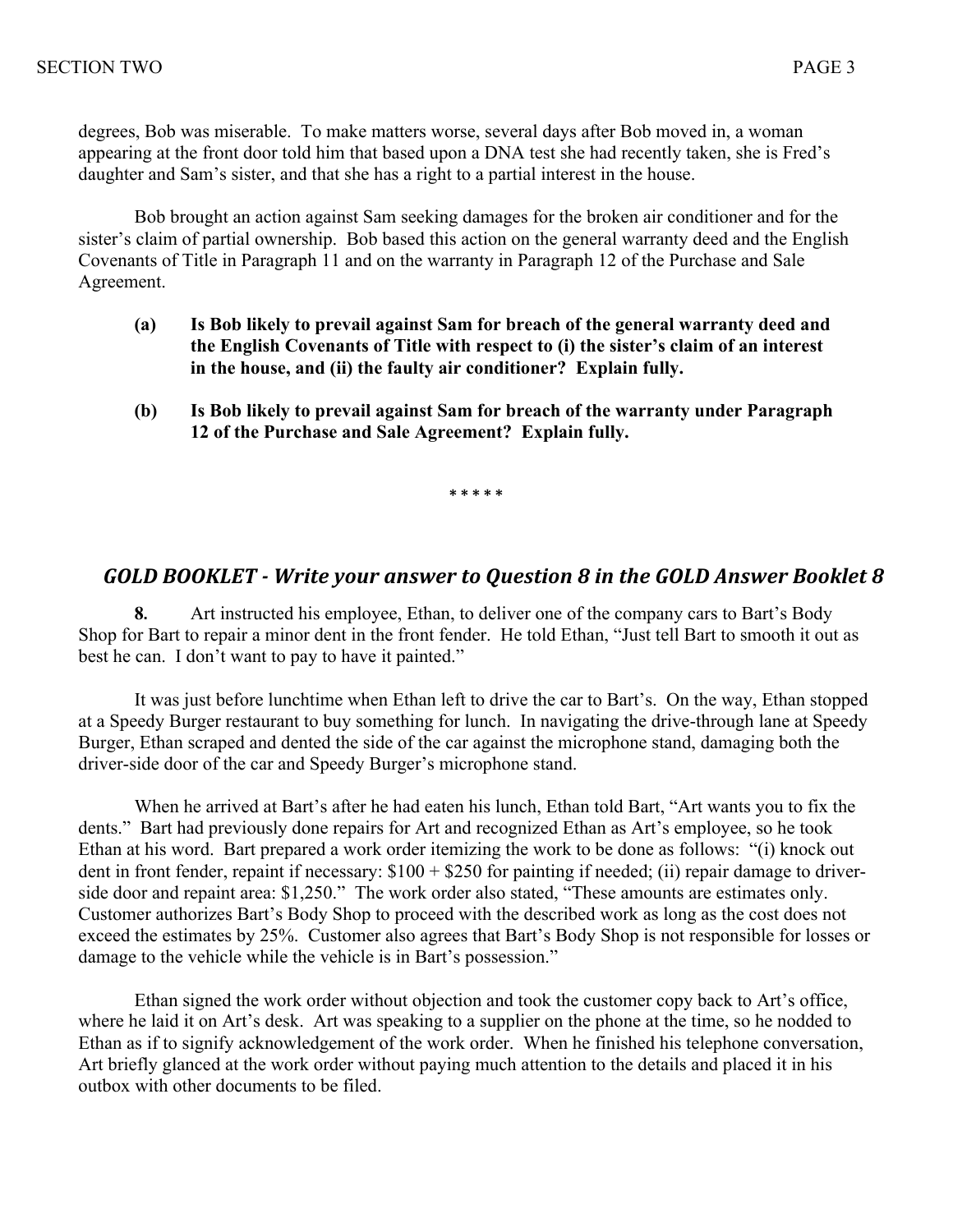A week later, when Art went to pick up the car, Bart presented the invoice, with a copy of the work order, in the amount of \$1,800, which was 12.5% over the total estimate. Bart explained truthfully that the over-estimate charges were justified because it had been necessary to paint the front fender since the paint had chipped and cracked during the repair of the dent and that the door panel had required extra sanding and preparation.

Art objected, saying he knew nothing about why the door panel had to be repaired. He said he would pay only \$100, the cost of knocking out the front fender dent, which was all he had authorized Ethan to direct Bart to do. Also, when Art checked the glove compartment, he found that an expensive digital camera he had left in there was missing. It was later established that one of Bart's employees who worked on the car and was no longer employed had stolen the camera.

- **(a) In a suit by Bart's Body Shop to recover the entire \$1,800, what defenses, if any, might Art assert, and what is the likely outcome? Explain fully.**
- **(b) In a suit by Art to recover the value of the stolen camera from Bart's Body Shop, what defenses, if any, might Bart assert and what is the likely outcome? Explain fully.**
- **(c) In a suit by Speedy Burger against Art and Ethan to recover for the damage to the microphone stand, what defenses, if any, might Art assert, and what is the likely outcome? Explain fully.**
- **(d) If Art is found liable to Speedy Burger, does Art have any right of recovery from Ethan? Explain fully.**

\* \* \* \* \*

## **ORANGE BOOKLET** - Write your answer to Question 9 in the ORANGE Answer Booklet 9

**9.** On May 1, 2017, Susan and Walter Wilson (the "Wilsons"), visited a new residential real estate development called Powhite Park in Sussex County, Virginia. While at the site, the Wilsons met with Terry, the sales agent for Powhite Park Development Company (the "Development Company"). The Wilsons informed Terry that they are naturalists and birdwatchers and that they wanted to purchase a home on a lot with a natural woodland environment.

Terry showed the Wilsons Lot 8 on a cul-de-sac shown on a plat map as being on the edge of "Phase I" of the development plan of Powhite Park. The plat map showed, behind Lot 8, a tract of open, wooded land owned by the Development Company and described on the plat as "conservation area." Terry informed the Wilsons that the designation "conservation area" meant that the Development Company had no intention of developing it.

Two weeks later, the Wilsons returned to discuss with Terry the signing of a contract to purchase Lot 8, and the Wilsons again stressed the importance to them that the land behind Lot 8 remain in its natural condition. Terry again assured them that the Development Company definitely had decided not to develop the "conservation area" in any manner. Based on this assurance, the Wilsons signed a contract on June 1, 2017, to purchase Lot 8 and for the Development Company to build them a residence, all for a